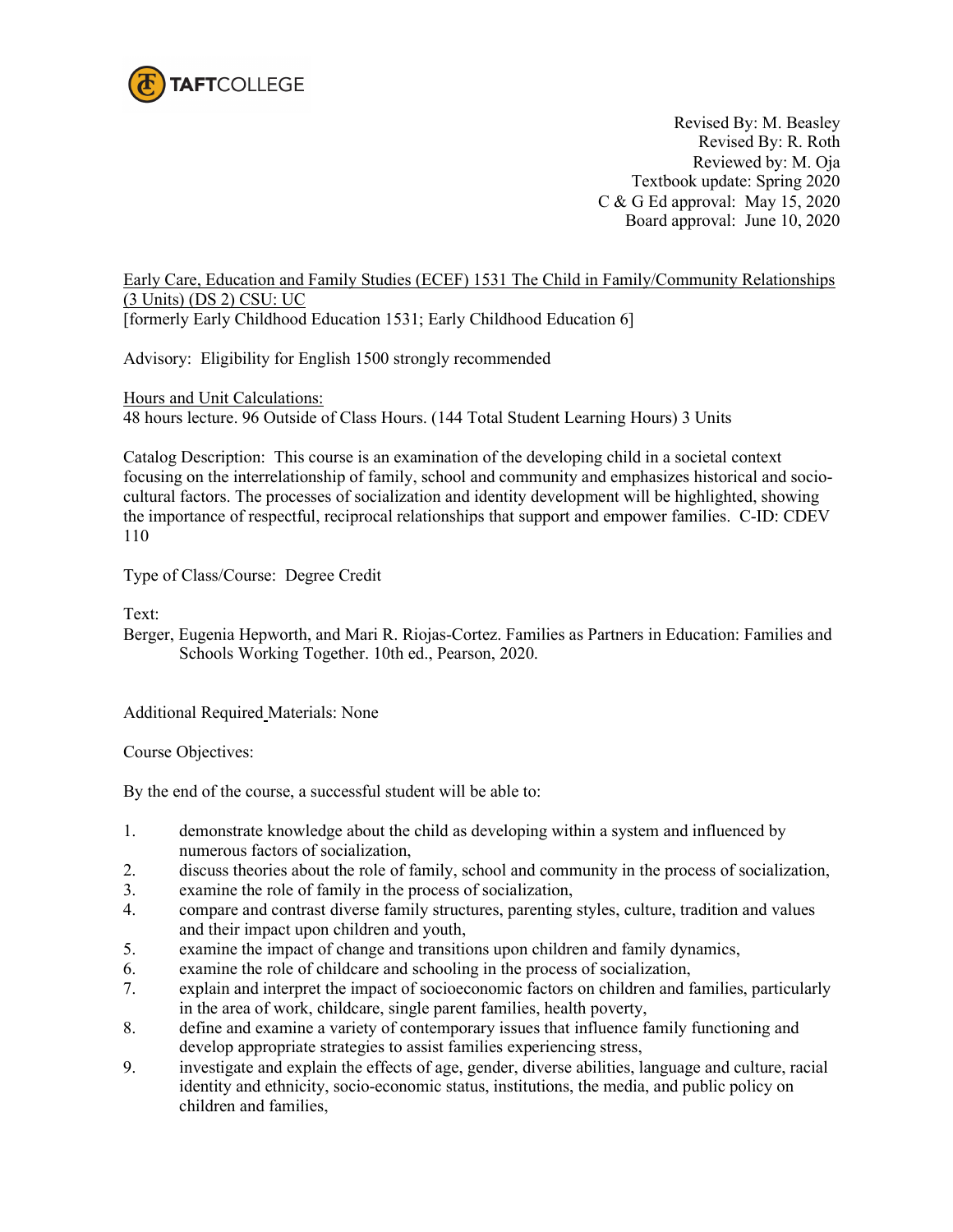

- 10. identify stereotypes and assumptions that affect attitudes and actions within the family, the culture and the professional community,
- 11. identify early childhood practices that support all children and families,
- 12. demonstrate the ability to identify and analyze risk factors and/or problems and recommend appropriate community resources,
- 13. demonstrate knowledge of legal requirements and ethical responsibilities of professionals working with all children and families,
- 14. demonstrate ability to implement a variety of appropriate and effective communication strategies for working with diverse and special needs populations,
- 15. investigate advocacy strategies to influence public policy on behalf of children and families,
- 16. develop advocacy strategies to affect public attitude and policy,
- 17. explore one's own family history and examine how it affects one's relationships with children and families,
- 18. demonstrate critical thinking and college level writing skill, and
- 19. explain the importance of studying the child in the context of family and the community as part of vocational development.

Course Scope and Content:

- Unit I Major Current and Historical Frameworks of Socialization
	- A. Interrelatedness of Family, School and Community as Agents of Socialization
	- B. Role of the Family
		- 1. values
		- 2. traditions
		- 3. modes of interaction
		- 4. transitions
		- 5. family dynamics

## Unit II Diverse Family Structures

- A. Parenting Styles and Values
- B. Teachers' and Caregivers' Influences on Children and Families
- C. Stereotypes, Biases and Assumptions
- Unit III Support for Families and Children
	- A. Identify Community Agencies and Referral Systems
	- B. Procedures and Availability of Specialized Services for Families and Children
- Unit IV Resiliency in Children
	- A. The Factors that Contribute to Resiliency
	- B. The Influence of Adults' Personal Experience and Family History on Relationships
- Unit V Group Childcare and Early Schooling
	- A. The Teacher's Role in Researching Family Needs
	- B. Challenges and Benefits of Early Childhood Practices that Support Children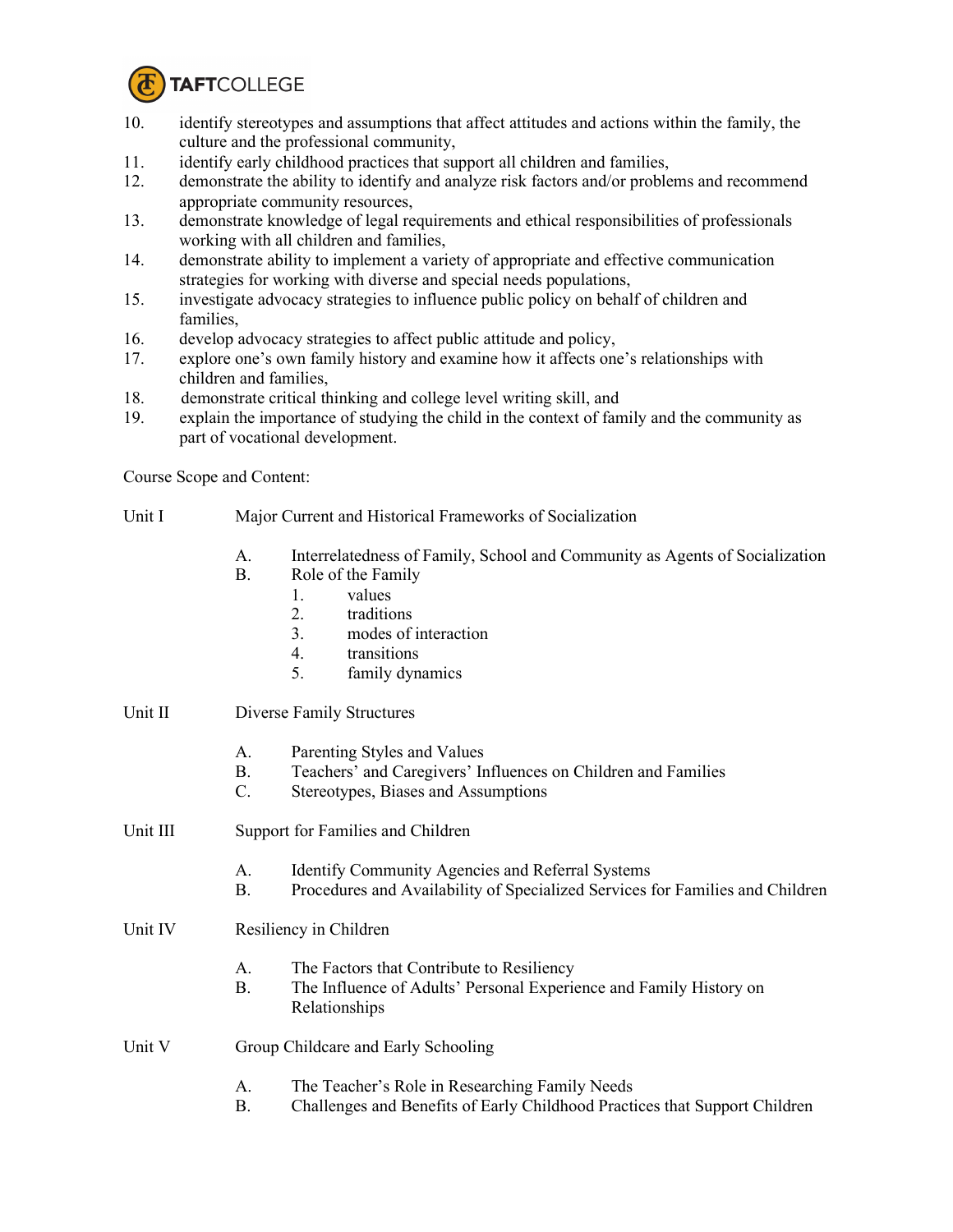

and Families

- C. The Benefits of Creating Partnerships, Sharing Knowledge, and Expertise
- D. Communication, Sharing Power and Decision Making
- E. Respecting Diversity

Unit VI Socioeconomic Factors

- A. The Impact of Families
- B. Factors: Work, Childcare, Single Parent Families, Poverty, Incarceration, Health, Urbanization and Mobility
- Unit VII Contemporary Issues and their Effect on Children and Families
	- A. Appropriate and Effective Communication Strategies for Working with Diverse and Special Needs Populations
	- B. Community Resources
	- C. Advocacy
	- D. Strategies to Influence Public Policy and Behalf of Children and Families
	- E. Legal Requirements and Ethical Responsibilities of Professionals Working with Children and Families

Learning Activities Required Outside of Class:

The students in this class will spend a minimum of 6 hours per week outside of the regular class time doing the following:

- 1. Studying
- 2. Answering questions
- 3. Completing required reading
- 4. Written work
- 5. Observation of or participation in an activity related to course content

Methods of Instruction:

- 1. Lecture
- 2. Films when available
- 3. Guest speakers
- 4. Observations of pre-school children in both family and classroom settings

Methods of Evaluation:

- 1. Substantial writing assignments, including:
	- a. essay exams
	- b. reading reports
	- c. term or other papers
	- d. written homework
- 2. Problem-solving demonstrations, including:
	- a. exams
	- b. homework problems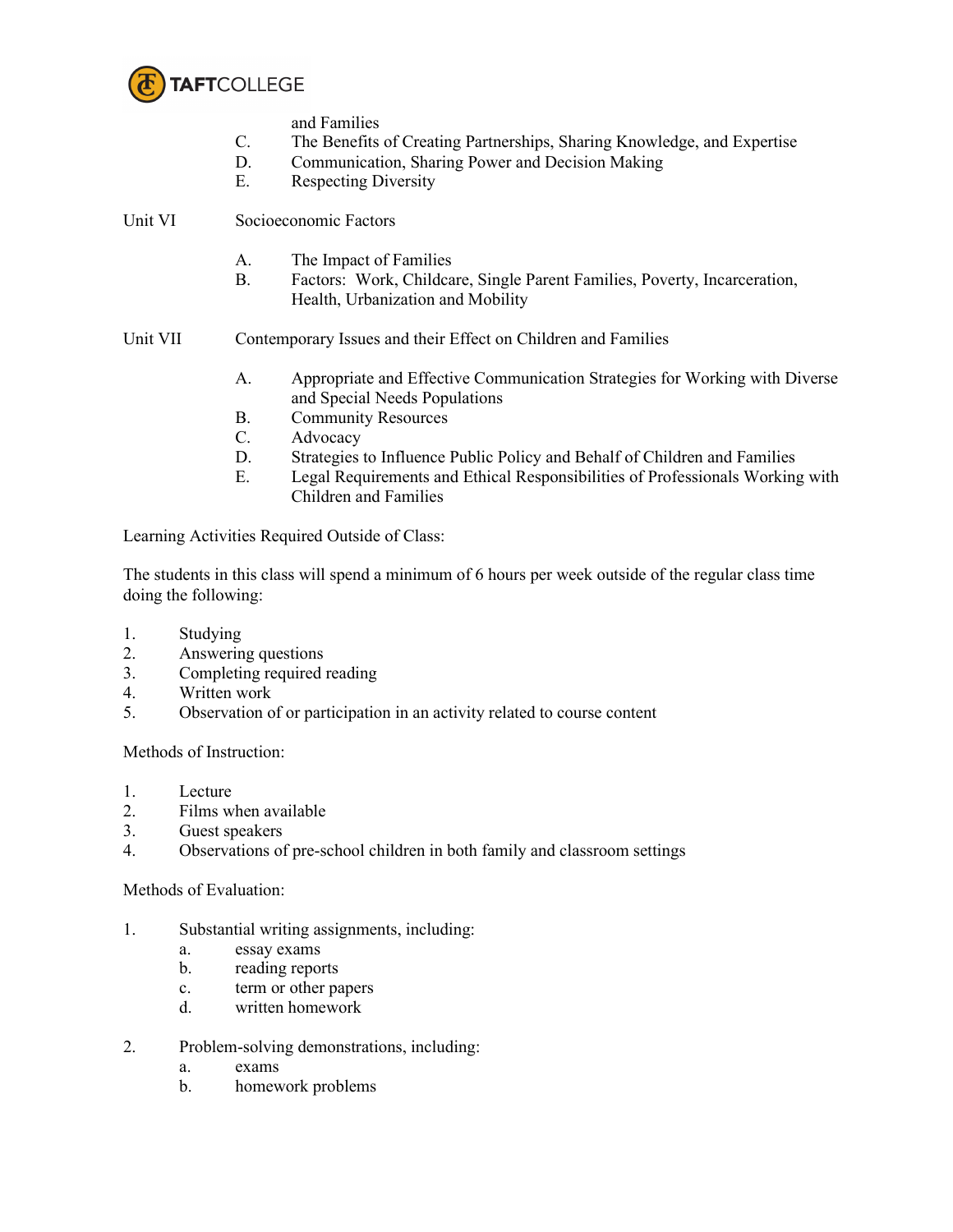

- 3. Skill demonstrations, including:
	- a. class performances
	- b. performance exams
	- c. field work
- 4. Other examinations, including:
- a. multiple choice
- b. matching items
	- c. true/false items<br>d. completion
	- completion

Supplemental Data:

| TOP Code:                       | 130500: Child Development/Early Care & Education                     |
|---------------------------------|----------------------------------------------------------------------|
| <b>SAM Priority Code:</b>       | C: Clearly Occupational                                              |
| <b>Distance Education:</b>      | Online; Offline                                                      |
| Funding Agency:                 | Y: Not Applicable(funds not used)                                    |
| Program Status:                 | 1: Program Applicable                                                |
| Noncredit Category:             | Y: Not Applicable, Credit Course                                     |
| <b>Special Class Status:</b>    | N: Course is not a special class                                     |
| <b>Basic Skills Status:</b>     | N: Course is not a basic skills course                               |
| Prior to College Level:         | Y: Not applicable                                                    |
| Cooperative Work Experience:    | N: Is not part of a cooperative work experience education<br>program |
| Eligible for Credit by Exam:    | NO                                                                   |
| Eligible for Pass/No Pass:      | C: Pass/No Pass                                                      |
| Taft College General Education: | <b>YES</b>                                                           |